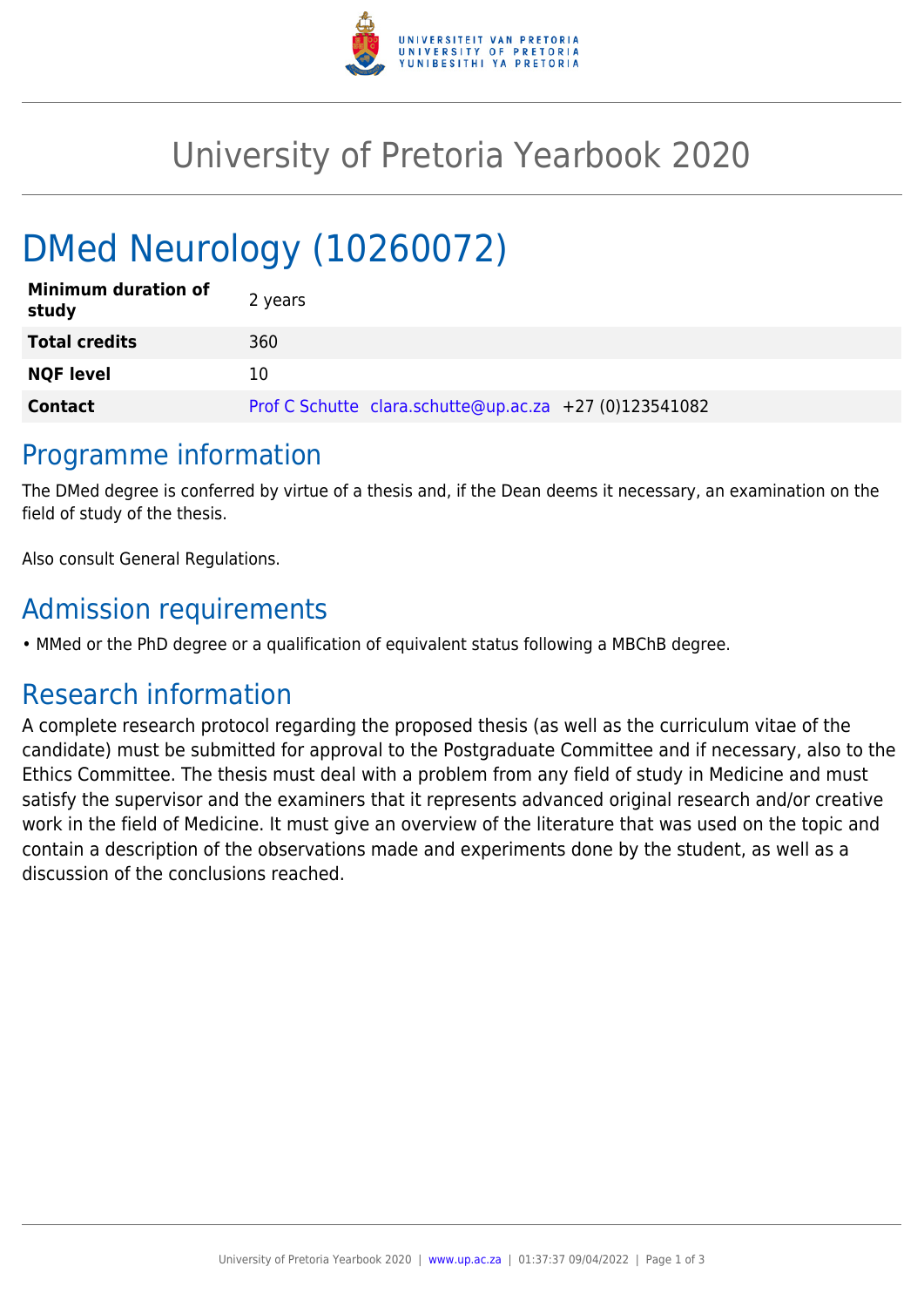

## Curriculum: Year 1

**Minimum credits: 360**

#### **Core modules**

#### **Thesis: Neurology 990 (NRE 990)**

| <b>Module credits</b>         | 360.00                         |
|-------------------------------|--------------------------------|
| <b>Prerequisites</b>          | No prerequisites.              |
| Language of tuition           | Module is presented in English |
| <b>Department</b>             | Neurology                      |
| <b>Period of presentation</b> | Year                           |